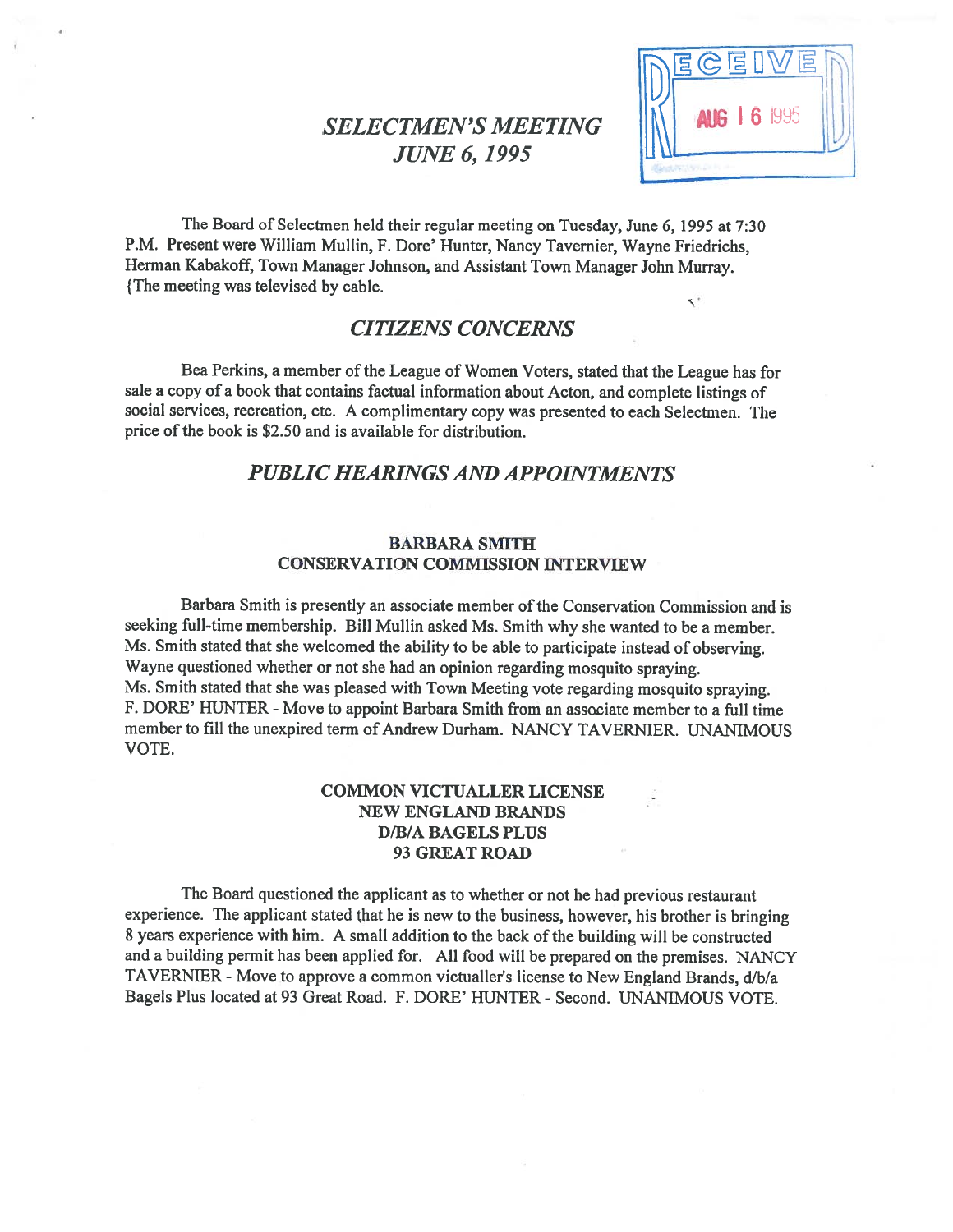# CONSENTA GENDA

NANCY TAVERNIER - Move to accept consent agenda as printed. F. DORE' HUNTER - Second. UNANIMOUS VOTE.

# PUBLIC HEARINGS AND APPOINTMENTS (Con 't)

### ARMSTRONG AMBULANCE SPECIAL PERMIT APPLICATION 54 KNOX TRAIL

Armstrong Ambulance Service brings to Acton over <sup>50</sup> years of service. They presently have <sup>9</sup> satellite offices in other communities. They are seeking <sup>a</sup> Special Use permit to operate <sup>a</sup> transportation service at <sup>54</sup> Knox Trail. They presently have contracts with some of the surrounding health care facilities for transportation services. They also stated that they have no intention of providing emergency service to Acton residents. They did state that if Acton ever needed help or help with emergency <sup>p</sup>lanning that they would be available. All vehicle maintenance will be done off site at their Waltham facility. BILL MULLIN - Move to take Armstrong Ambulance special use permit under advisement. NANCY TAVERNIER - Second. Herman questioned the Board as to why this is taken under advisement. Bill explained that <sup>a</sup> decision would be submitted in draft form for the next meeting and it is done this way to make sure all applicable conditions are listed in the decision. UNANIMOUS VOTE.

# MINUTEMAN REGIONAL VOCATIONAL TECH DISCUSSION RON FITZGERALD AND BOB WILTSE PRESENTATION

Ron Fitzgerald and Bob Wiltse were presen<sup>t</sup> to discuss the letter sent by Don Marquis, Town Manager of Arlington regarding the collective bargaining process of the Minuteman Vocational Technical School System. Mr. Fitzgerald submitted to the Board <sup>a</sup> summary that includes Minuteman's cost per pupil, programs that are offered, and what the Board can do to help Minuteman continue with high quality service. Don Marquis stated that Minutemans' teacher salaries are too high. Mr. Fitzgerald stated that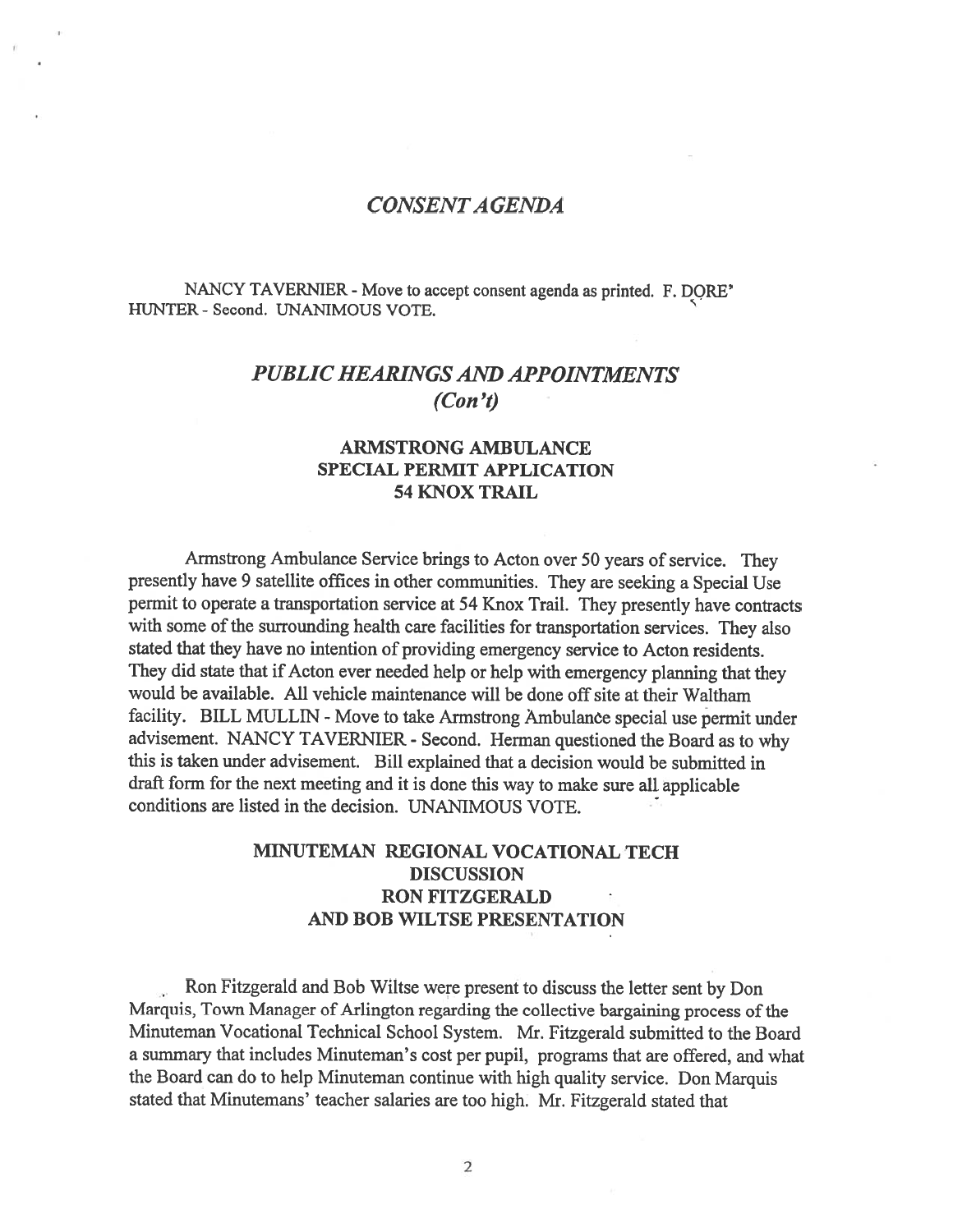information has been provided to the Board and <sup>g</sup>iven pas<sup>t</sup> history he asked the Board to make their own judgment regarding the teacher's salaries. Previous communications regarding Minuteman have been through FINCOM and Don Johnson, Mr. Fitzgerald stated that the Board would be receiving <sup>a</sup> lot more information in the future.

Herman asked why we were informed after the fact regarding the teacher's raises. Mr. Fitzgerald stated that they are still in ratification. Herman also questioned why some of the raises were as high as 8%. Mr. Fitzgerald stated that the 8% included step raises and cost of living. Bob Wiltse pointed out to the Board that Ron Fitzgerald has manage<sup>d</sup> to save money on health insurance, and that Minuteman is lucky to have hith

### SEWER ACTION PLAN CONTINUED DISCUSSION

Nancy stated to the Board the changes that were made to the Sewer Action Plan.. Nancy stated that the decision on whether or not to sewer has previously gone before Town meeting on two occasions. The consensus of the Board was that they bring this back to Town Meeting prior to spending any money.

Joseph Bolger, 12\$ Pope Road, stated his educational background to show the board his credibility and asked the Board to come up with long range <sup>p</sup>lan for South Acton and Kelley's corner and the entire town.

Art Harrigan stated he is concerned with the propose<sup>d</sup> sewer <sup>p</sup>lan. Mr. Harrigan propose<sup>d</sup> an alternate <sup>p</sup>lan. His alternate <sup>p</sup>lan includes using non-elected citizens to chair the committee and some re-organization. Mr. Harrigan's <sup>p</sup>lan also assumes that the whole town be sewered. Dore' asked Art if he was backing away from his concern of last meeting which was that no more than 10% of funding for sewers be made through taxation. Mr. Harrigan was also asked why he oppose<sup>d</sup> going forward on sewering Kelley's Corner back in 1988. Mr. Harrigan stated that he did not recall opposing this.

Dore' stated that he is happy to volunteer his time, knowledge and expertise since he has been through the "sewer wars," and he opposes Art's <sup>p</sup>lan because he feels the Board should be more involved. Nancy stated that the propose<sup>d</sup> Selectmen's <sup>p</sup>lan will move sewering forward more quickly.

Michael Bradley, <sup>75</sup> School Street, stated that he is still angry that sewers are being fought for, and Mill Corner is <sup>a</sup> solution to the problems that South Acton has with on site disposal which includes limitation of space and sewage running on the streets. He sees Art Harrigan's plan as more delays.

Mr. Richter, stated that he has been <sup>a</sup> resident for <sup>40</sup> years and has been pushing for sewers for 35 years and he strongly agrees with the Selectmen's sewer action <sup>p</sup>lan.

Herman stated that he does not see how Mr. Harrigan's proposa<sup>l</sup> impacts Kelley's Corner and South Acton and that these projects should continue to move forward. Mr.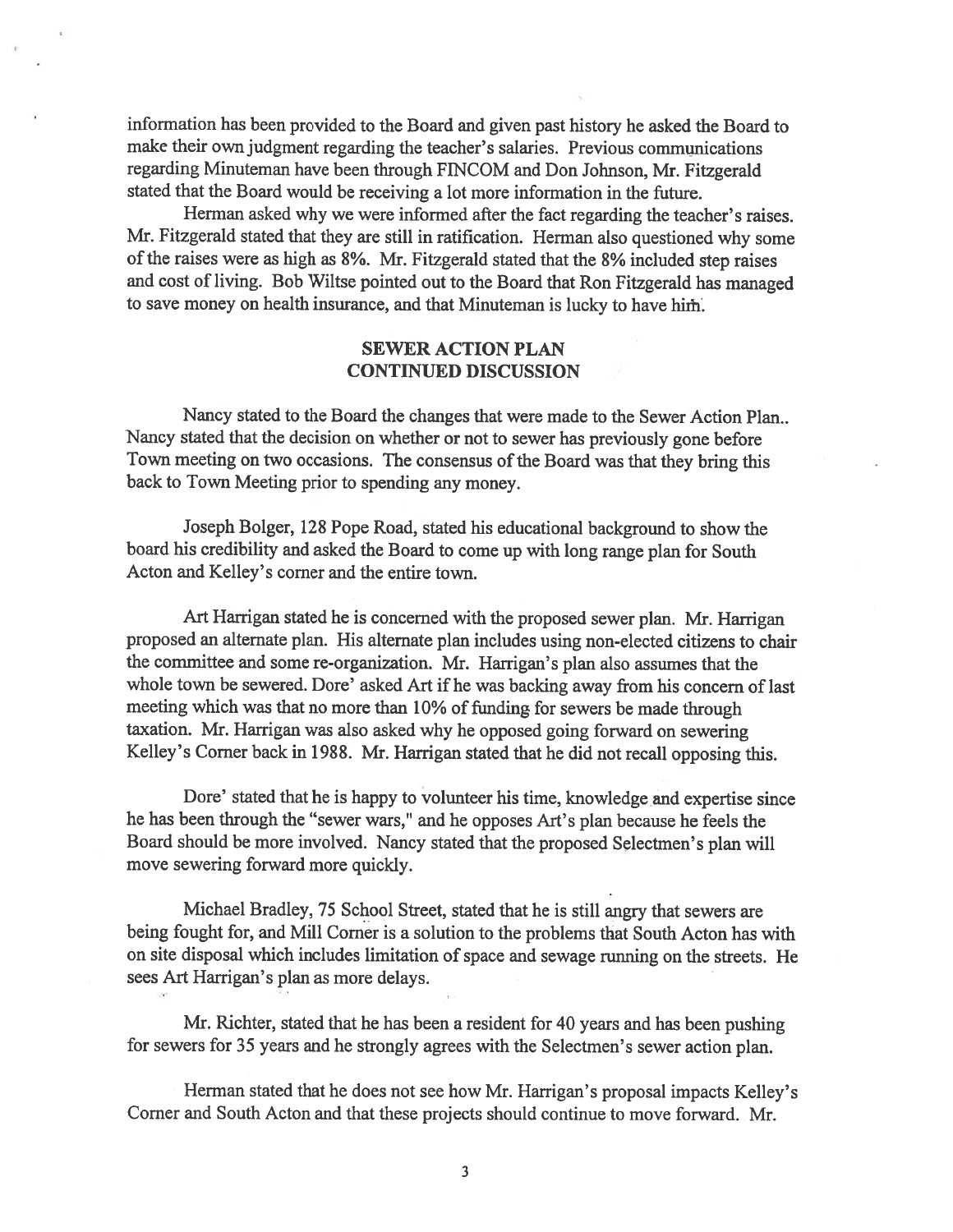Harrigan stated that Kelley's Corner and South Acton should be done right away and his plan should be used to sewer to the rest of the town. Bill Mullin questioned Mr. Harrigan if his only paying for sewers with 10% of taxation still applied. Mr. Harrigan stated that it would create <sup>a</sup> problem and that is why the whole town should be considered.

Sandra Whaley, <sup>1</sup> River Street, stated that people have fought long and hard for sewers and have failed previously and Art Harrigan, along with FINCOM, shot down previous proposals. Ms. Whaley questioned why the town would now want to have Mr. Harrigan head the committee. Ms. Whaley stated that the Mill Corner solution would solve 1/3 of the sewer district and that it is a start. Ms. Whaley also stated that there are two people on the Board, Nancy and Dore,' that have learned <sup>a</sup> lot through the years and would be the best people to head the committee. Ms. Whaley stated that Art Harrigan's <sup>p</sup>lan assumes no knowledge of all the previous studies done in the last 12-15 years.

F. DORE' HUNTER - Move to adopt the Sewer Action Plan proposa<sup>l</sup> presented by Nancy Tavernier and F. Dore' Hunter. WAYNE FRIEDRICHS - Second. Four (4) members in favor with Mr. Kabakoff abstaining. Passed. Dore' stated that anyone who would like to participate in this committee to <sup>p</sup>lease contact himself or Nancy Tavernier.

# EXCHANGE HALL **CONCERT**

Amity Law was presen<sup>t</sup> before the Board asking for permission to have <sup>a</sup> concert at exchange hall on Saturday, June 10, 1995. Ms. Law was not aware that <sup>a</sup> permit from the Board of Selectmen was needed to hold the concert. The concert will consist of four bands and will run from 8:00 P.M. to midnight. The 'Board stated their concerns regarding notification to abutters, noise levels, amount of people in attendance and that there be police officers present. The Board received <sup>a</sup> letter from an abutter stating that the last concert was too much for him and that he would like to be notified prior to <sup>a</sup> concert. Ms. Law stated that they would knock on doors and notify abutters that <sup>a</sup> concert was going to be held. F. DORE' HUNTER - Move to approve the concert scheduled for Saturday, June 10, 1995 with the following conditions:

- •That the noise levels be controlled appropriately.
- •That detail officers be provided.
- •The maximum number of people does not exceed 175.
- That sponsors will notify abutter prior to the concert.

NANCY TAVERNIER - Second. UNANIMOUS VOTE. Bill Mullin wanted to point out that if complaints or problems arise from this concert, then having concerts in the future might not be allowed.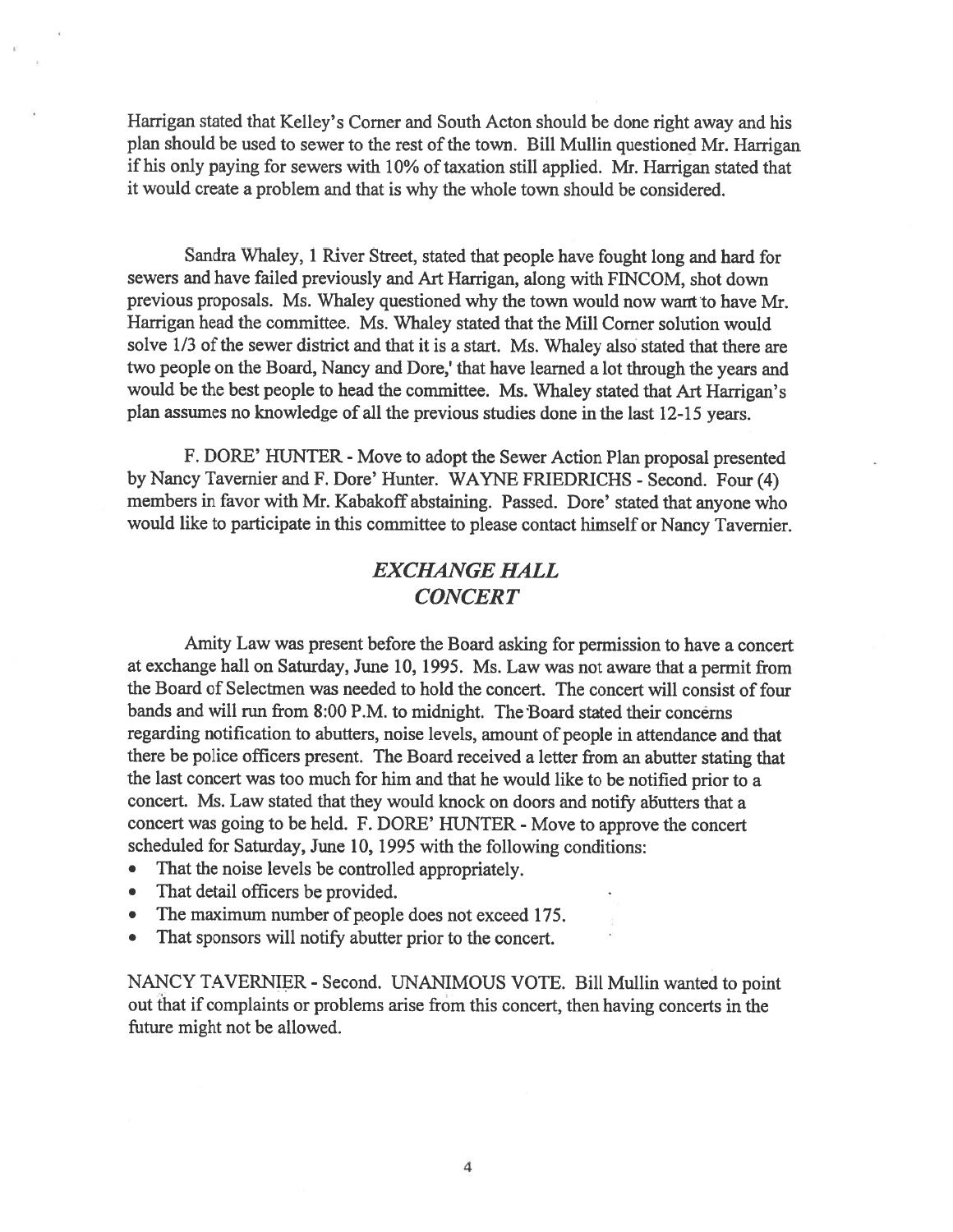### RECONSIDERATION OF TRANSFER STATION STICKER FEES BY SELECTMEN KABAKOFF

Herman has requested that the fees for the Transfer Station stickers be reconsidered by the Board. Bill Mullin stated that the fees have been voted on previously by <sup>a</sup> five member board and the fees reflect the Board's wishes and should not be reconsidered. HERMAN KABAKOFF - Move to reconsider the setting of residential transfer station fees. BILL MIJLLIN - Second. 4 No's, <sup>1</sup> Aye. Reconsideration fails.

Nancy stated that the Board chose to maintain <sup>a</sup> fund balance and that is what was represented to Town Meeting. Nancy also stated that Town Meeting voted not to take \$663,000 from fund balance to lower increases. Nancy stated that the Board should respect the wishes of the townspeople. Bill Mullin stated that would not be <sup>a</sup> good precedent to set to allow the opening up of previous decisions.

Art Harrigan stated that if the Board would allow this to be reconsidered it would make the Board look as if it was an open body government, rather than <sup>a</sup> closed body government. Mike Guzzo, <sup>20</sup> year Acton resident, stated that he disagreed with Art's statement and we should trust our government to make the right decision.

# SELECTMEN'S BUSINESS

### CONTINUED DISCUSSION PLUMBING INSPECTOR FEES

Garry Rhodes was present to discuss his proposal to increase his plumbing inspector fees to make them equilivant to the prevailing wage. Garry's main concern is keeping good quality help. The proposed fees are based on the actual time it takes to do the work. These fees have not increased since 1987. NANCY TAVERNIER - Move to adopt recommended Plumbing and Gas fees as recommended by Garry Rhodes, Building Inspector. F. DORE' HUNTER - Second. 4-1 with Herman voting no. Herman stated that the fees should be structured so they are consistent with the CPI. Nancy stated that the CPI may be eliminated in the future, therefore it would not be good to use in calculations. Don also pointed out that the increase in rates is not money making for the town, it's just to be able to keep competent help. Bill Mullin stated that he respects the work of the building commissioner and requests that Garry give the Board a progress report in sixth months. DORE' - Move to bring the fee schedule back to the Board in 6 months for <sup>a</sup> progress report and that the electrical fees be considered at that time. NANCY TAVERNIER - Second. UNANIMOUS VOTE.

 $\sqrt{2}$ 

260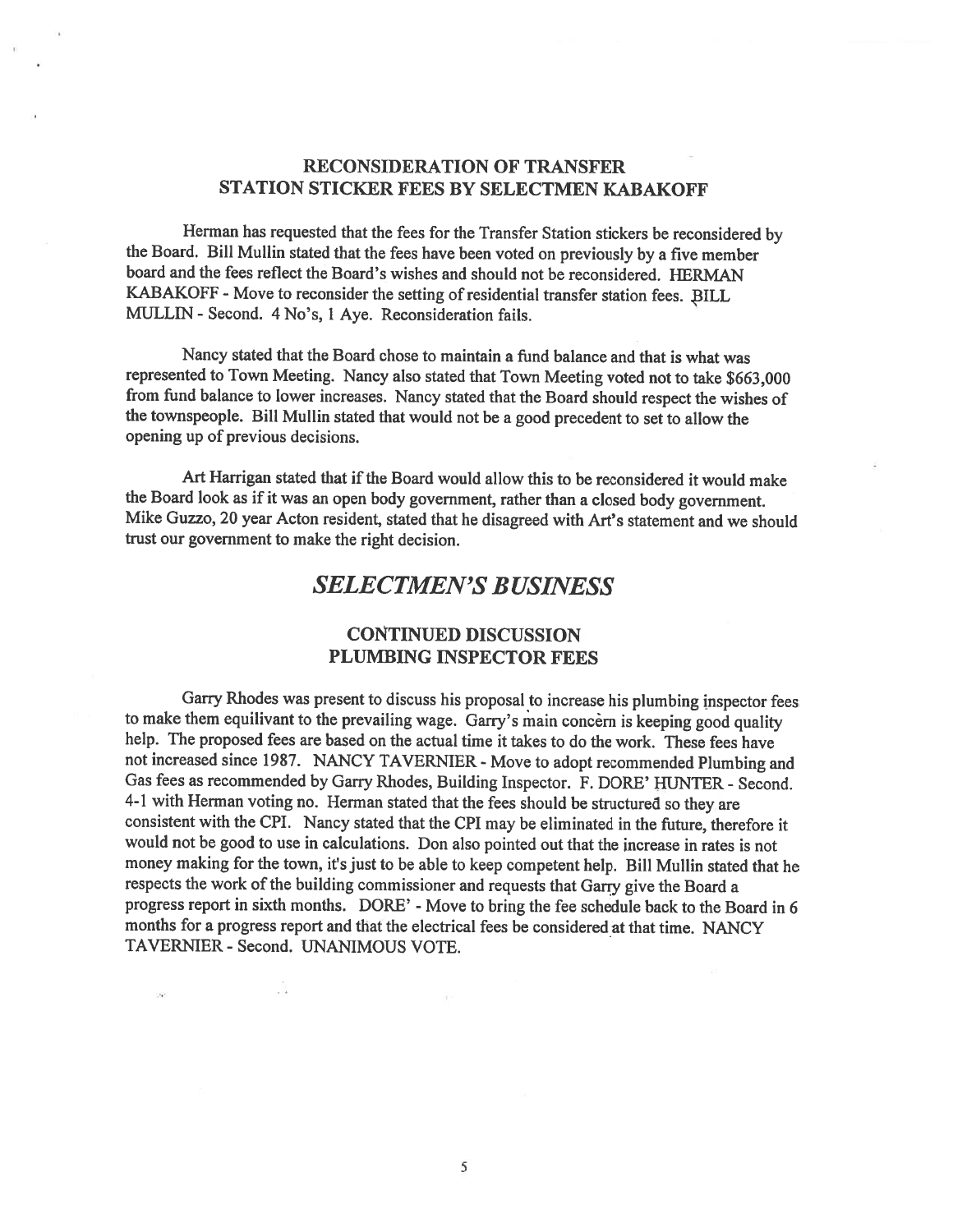## COUNCIL ON AGING ROY TRAFTON SUNSET RULE WAIVER REQUEST

F. DORE' HUNTER - Move to waive the sunset rule for Roy Trafton and appoint to Council on Aging. NANCY TAVERNIER - Second. UNANIMOUS VOTE.

#### THEATER III SIGN REQUEST

 $\leq$ 

Theater III would like to place a sign on the property advertising upcoming productions and also reques<sup>t</sup> <sup>a</sup> waiver from the sign bylaw that has <sup>a</sup> 2\$ -day limitation on the <sup>p</sup>lacement of signs in <sup>a</sup> calendar year and associated fees. Staff attempted to reach Ms. Sandra Nawrocki, who requested these waivers, and was unable to do so. The Board stated that they were unclear as to what exactly Theater III needs and suggested that they come back with <sup>a</sup> representative at <sup>a</sup> future meeting. Mike Guzzo, who was presen<sup>t</sup> at the meeting, stated that he happens to be involved in Theater III and would ge<sup>t</sup> word to someone that the Selectmen have concerns regarding the letter from Ms. Nawrocki.

#### GIRL SCOUT COURT OF HONOR

Herman to represen<sup>t</sup> Board.

### BOARD'S SUMMER MEETING SCHEDULE

The Board members reviewed their summer schedules and came to a consensus on the summer meeting schedule. It was decided that the Board would meet, July 11, August <sup>1</sup> (Casual Meeting), August 15, and August 29, 1995.

#### FINCOM INFORMATION REQUESTS

John alerted the Board as to previous Finance Committee requests for information. John stated that Sidney Johnston, Sharon Summers, and Sharron Gaudet (Chairperson) had met last week and reviewed all Town information. John stated that both Sharron Gaudet and Sidney Johnston stated that all requested information from F1NCOM has been received by the Town.

#### SOUTH ACTON BRIDGE UPDATE

Don stated to the Board that South Acton Bridge <sup>p</sup>lans are coming along and questions still remain regarding materials to be used.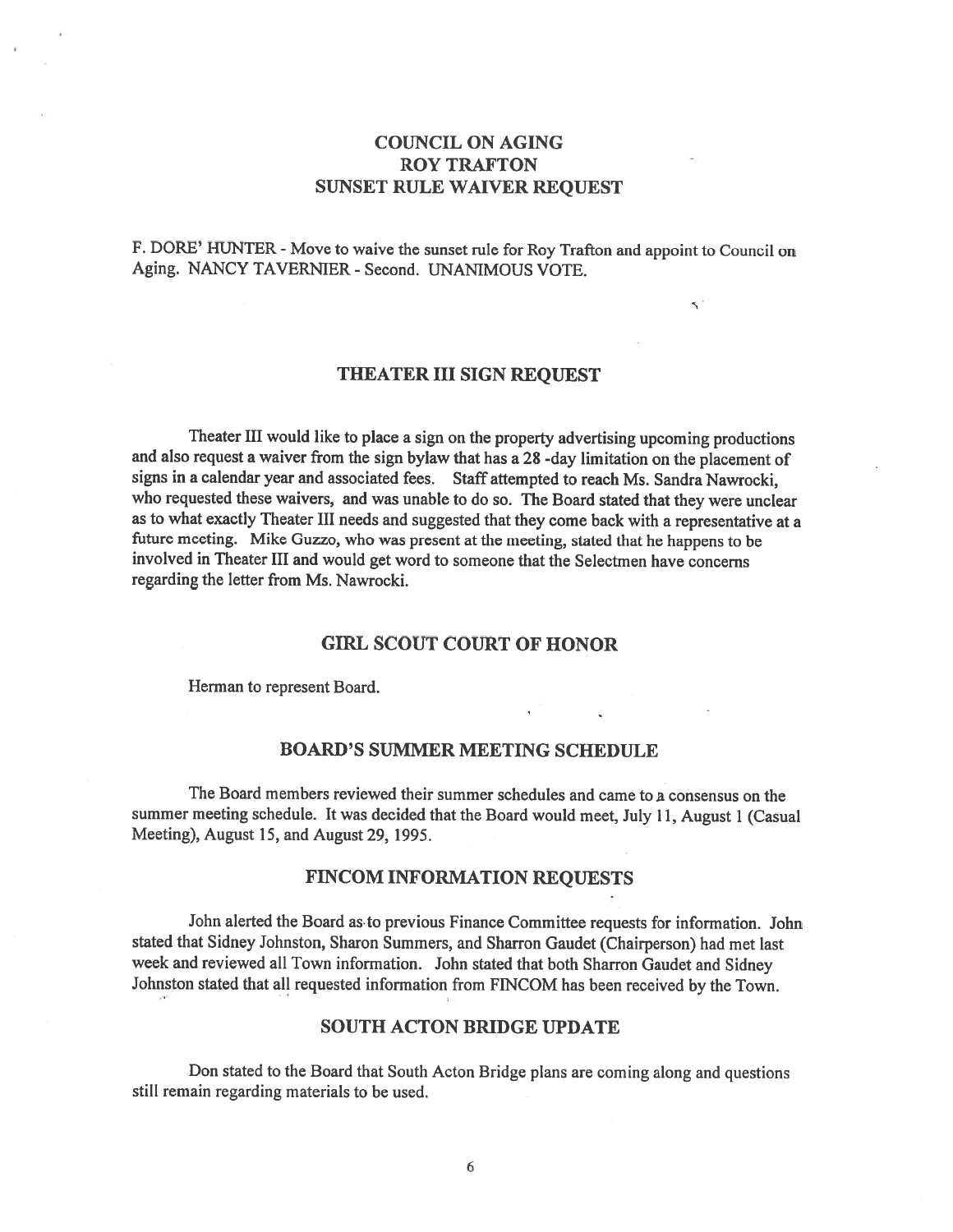# SELECTMEN'S CONCERNS

Dore' questioned the results of the speed count on Central Street that Robert Guba had requested at <sup>a</sup> previous meeting. Staff stated that they would check into this.

John stated that Elliott Whitney had resigned from the Information Systems Advisory Committee (ISAC) and that he would seek <sup>a</sup> new member, preferably from the Finance Committee. K.

Bill stated that he had accepted an award from the High School Seniors on behalf of Norm Lake. The award was given to Norm for "Community Service Person of the Year". The Board stated that it was touching that seniors would recognize Norm's contributions to his community.

Herman questioned whether Acton Water District has enoug<sup>h</sup> water to subsidize growth in Acton. Dore' suggested that the Board speak with the Water District regarding this concern.

Herman stated that the Town should take <sup>a</sup> strong position regarding compliance of the tobacco bylaw. It was suggested that the Board ask the Board of Health ifthey would like help with this.

The Board questioned the status of overlay surplus, and would it be factored into free cash. The Assessors have <sup>a</sup> meeting scheduled for June 19, 1995 to vote on this.

# TOWN MANAGER'S CONCERNS

Don questioned the Board with whether or not the Board would like the Power Study to come before the Board. Wayne stated that he would contact them to check on the status.

The Board voted to adjourn at 10:57 P.M.

/ I  $C$ l $Krk$  $\frac{2}{\text{Date}}$  /15/6

Sheryl Ball Recording Secretary Min6\_6.Doc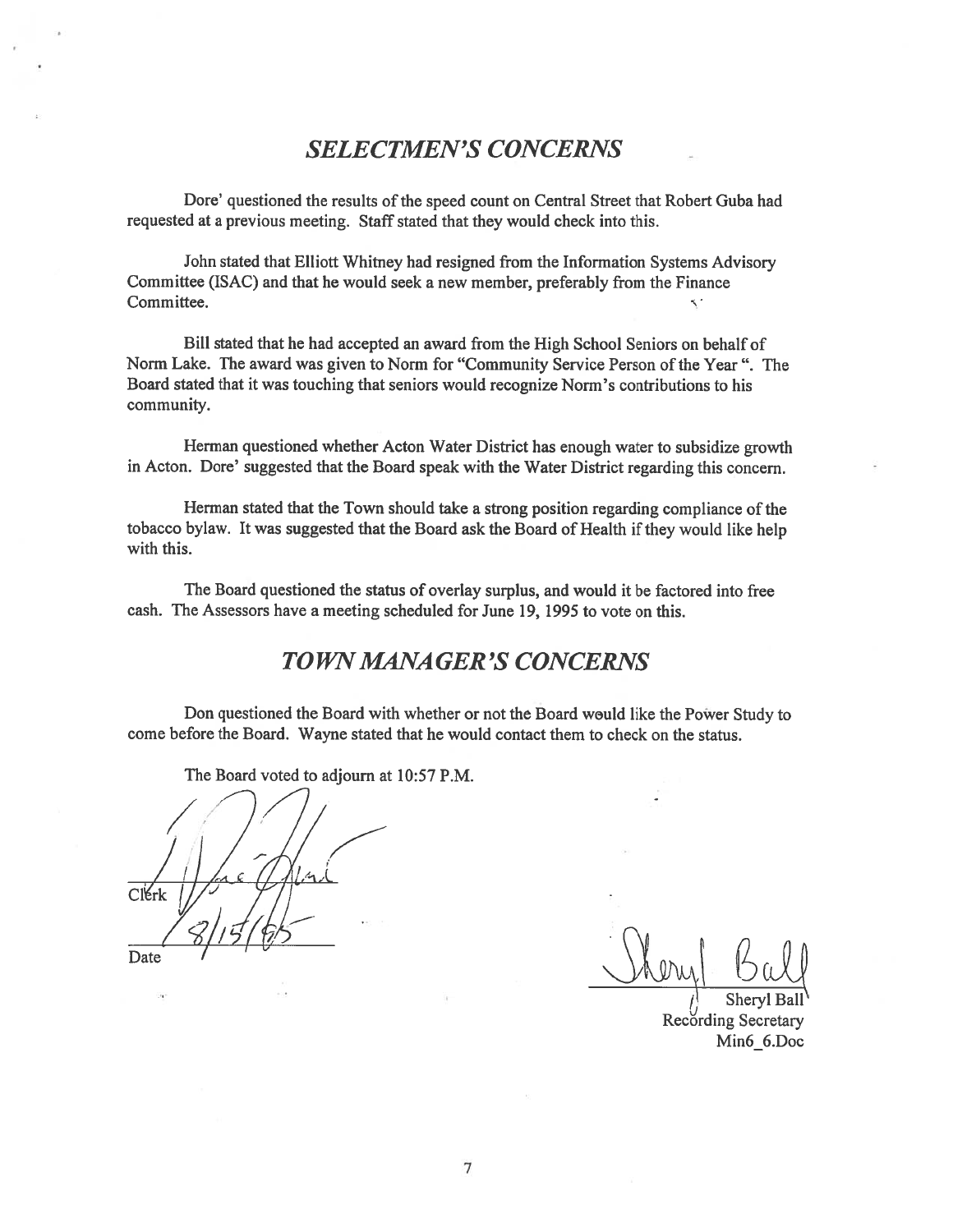June 2, 1995

K.

TO: Board of Selectmen FROM: William C. MulIin, Chairman SUBJECT: Selectmen's Report

> AGENDA Room 204 June 6, 1995

#### $\mathbf{L}$ CITIZEN'S CONCERNS

- II. PUBLIC HEARINGS & APPOINTMENTS
- 1. 7:32: BARBARA SMITH -CONSERVATION COMMISSION INTERVIEW -Enclosed Please find Mrs. Smith's Citizen Resource Sheet and VCC recommendation to be moved from Associate Member to Full Member to fill the unexpired term of Andrew Durham for Board action.
- 2. 7:35 NEW ENGLAND BRANDS -COMMON VICTULLER LICENSE Enclosed Please find application and staff comment regarding the application of New England Brands for <sup>a</sup> Common Victuller's Licenses at 93 Great Road for Board Action.
- 3. 7:45 ARMSTRONG AMBULANCE #4124195-349 -Enclosed <sup>p</sup>lease find staff comment regarding the Special Permit Application for Board Action.
- 4. 8:00 MINUTEMAN VOCATIONAL SCHOOL DISCUSSION Supt. Fitzgerald and Robert Wiltse will be in to discuss recent negotiation issues and Town Manager Marquis letter.
- 5. 8:15 PROPOSED SEWER ACTION PLAN DISCUSSION -Continued discussion from the May 23rd meeting. Enclosed also <sup>p</sup>lease find correspondence from Art Harrigan for continued discussion.
- 6. 8:45 RECONSIDERATION OF TRANSFER STATION STICKER FEES Discussion per Mr. Kabakoff's request for review of FY95 Fees.

jil.

### Ill SELECTMEN'S BUSINESS

 $\sim 10$ 

7. Continued Discussion and presentation on propose<sup>d</sup> revision to the Plumbing Inspector Fees.